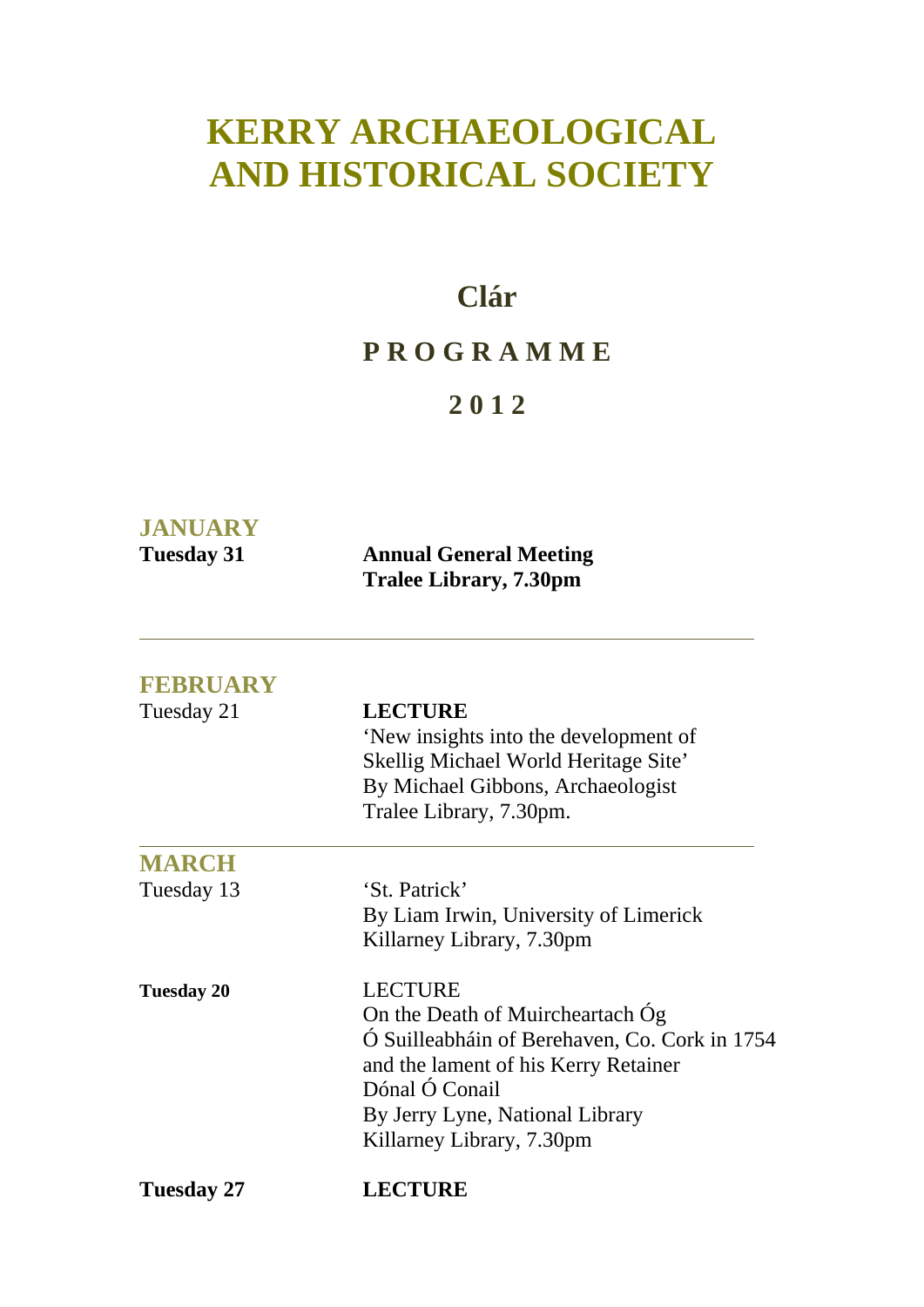'Exciting Recent Discoveries on Skellig Michael' By Grellan O'Rourke National Monuments & Parks, O.P.W. Tralee Library, 7.30pm

Thursday 29 **LECTURE** 

l.

 'A Rock surrounded on all sides by the deep Waters of the Mighty Sea' Skellig Michael in the 13<sup>th</sup>-Century Regensburg Schottenlegende By Dr. Diarmuid Ó Riain, Historian Malton Hotel, Killarney, 7.30pm

| <b>APRIL</b> |                                                                                                                                                                                  |
|--------------|----------------------------------------------------------------------------------------------------------------------------------------------------------------------------------|
| Wednesday 4  | <b>LECTURE</b><br>Our Heritage<br>By Jimmy Deenihan, T.D.,<br>Minister for Arts, Heritage & Gaeltacht Affairs<br>National Library, Dublin, 6.30pm                                |
| Tuesday 10   | Lecture<br>The evidence of Piracy and Prostitution in<br>South West Ireland of early 17 <sup>th</sup> Century'<br>By Connie Kelliher, Archaeologist<br>Killarney Library, 7.30pm |
| Tuesday 17   | <b>LECTURE</b><br>'Tomás Ó Criomhtain's An tOiléanach:<br>A reassessment.'<br>By Brian Ó Conchubhair,<br>University of Notre Dame, U.S.A.<br>Tralee Library, 7.30pm              |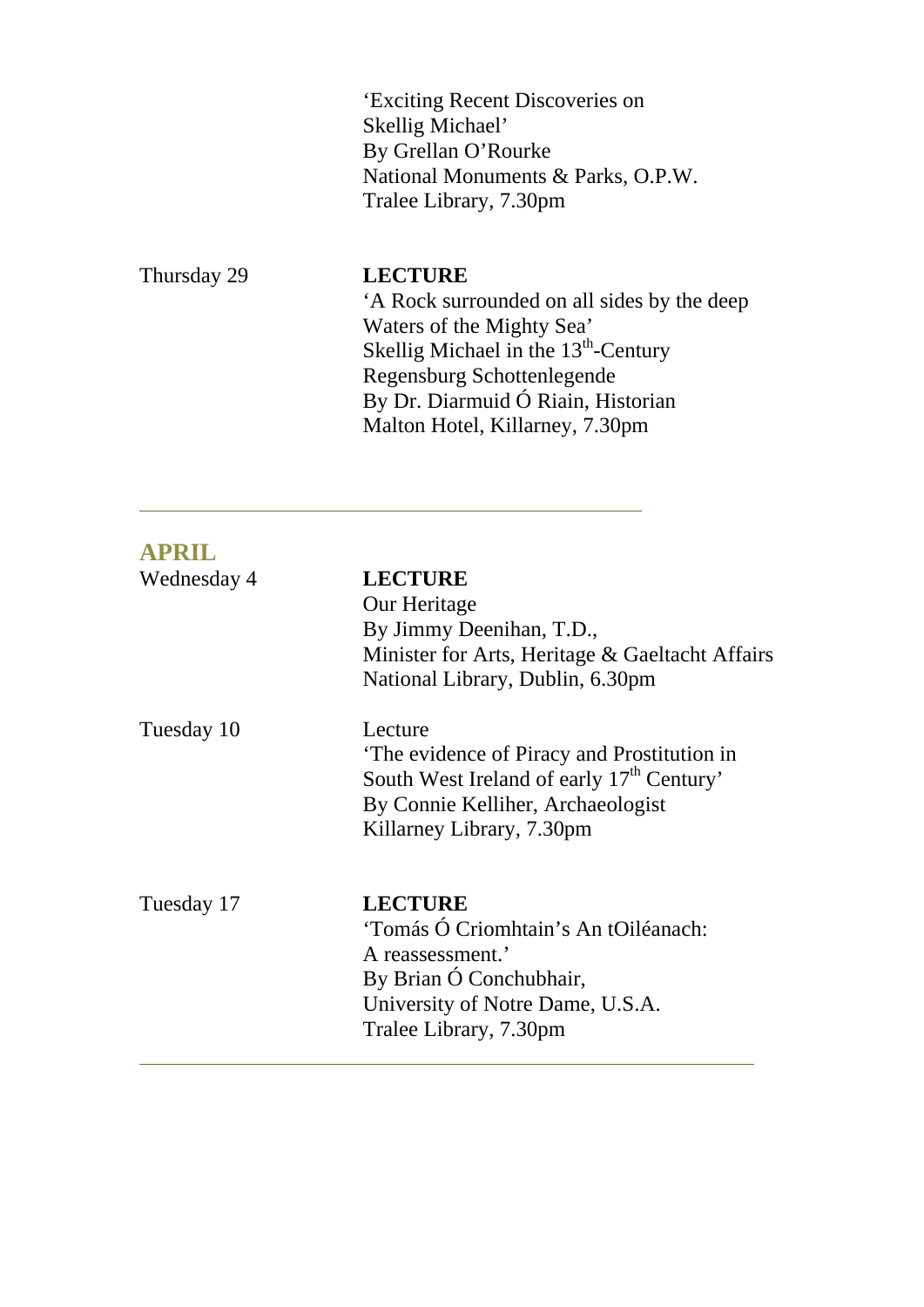## **Field Outings**

| <b>MAY</b>                   |                                                                                                                                                                                                                                                                       |
|------------------------------|-----------------------------------------------------------------------------------------------------------------------------------------------------------------------------------------------------------------------------------------------------------------------|
| Sunday 13                    | Lislaughtin Friary and Carrigafoyle Castle<br>Led by Pádraig Ó Concubhair, Member<br>Meet at Ballylongford Church, 2.30pm                                                                                                                                             |
| Monday to Friday<br>4 Nights |                                                                                                                                                                                                                                                                       |
| 14, 15, 16 & 17              | Away to Ormond/Ossory<br>Phone 0504 44192 before 31 January 2012<br>Horse & Jockey Hotel, Nr. Thurles<br>$Cost/45 - B/B$ p.p.s.<br>Single $\epsilon$ 20 extra per night<br>Travel by own cars<br>Meet for guided tour Rock of Cashel Car Park<br>At 3.00pm Monday 14. |
| Wednesday 16                 | St. Brendan's Mass, 9.30am<br>St. Brendan's Church, Tralee.                                                                                                                                                                                                           |
| <b>JUNE</b>                  |                                                                                                                                                                                                                                                                       |
| Monday 4                     | Kilbrin, Ballygriffin (Nano Nagle<br>Family Home)<br>Led by Rev.Tom Looney<br>P.P. Dingle - President<br>Meet Roadside opposite entrance to Mallow<br>Racecourse on Killarney Road, 2.30pm                                                                            |
| Sunday 10                    | <b>Great Blasket</b><br>Led by Danny Mac an tSíthigh<br>Dunquin Ferry 10.00am<br>Reservations phone - 086/3353805.                                                                                                                                                    |
| Sunday 24                    | <b>Rattoo Round Tower and Augustinian Priory</b><br>Ballyduff, North Kerry restoration – explained<br>by Jim Counihan, O.P.W.<br>Meet there 2.30pm                                                                                                                    |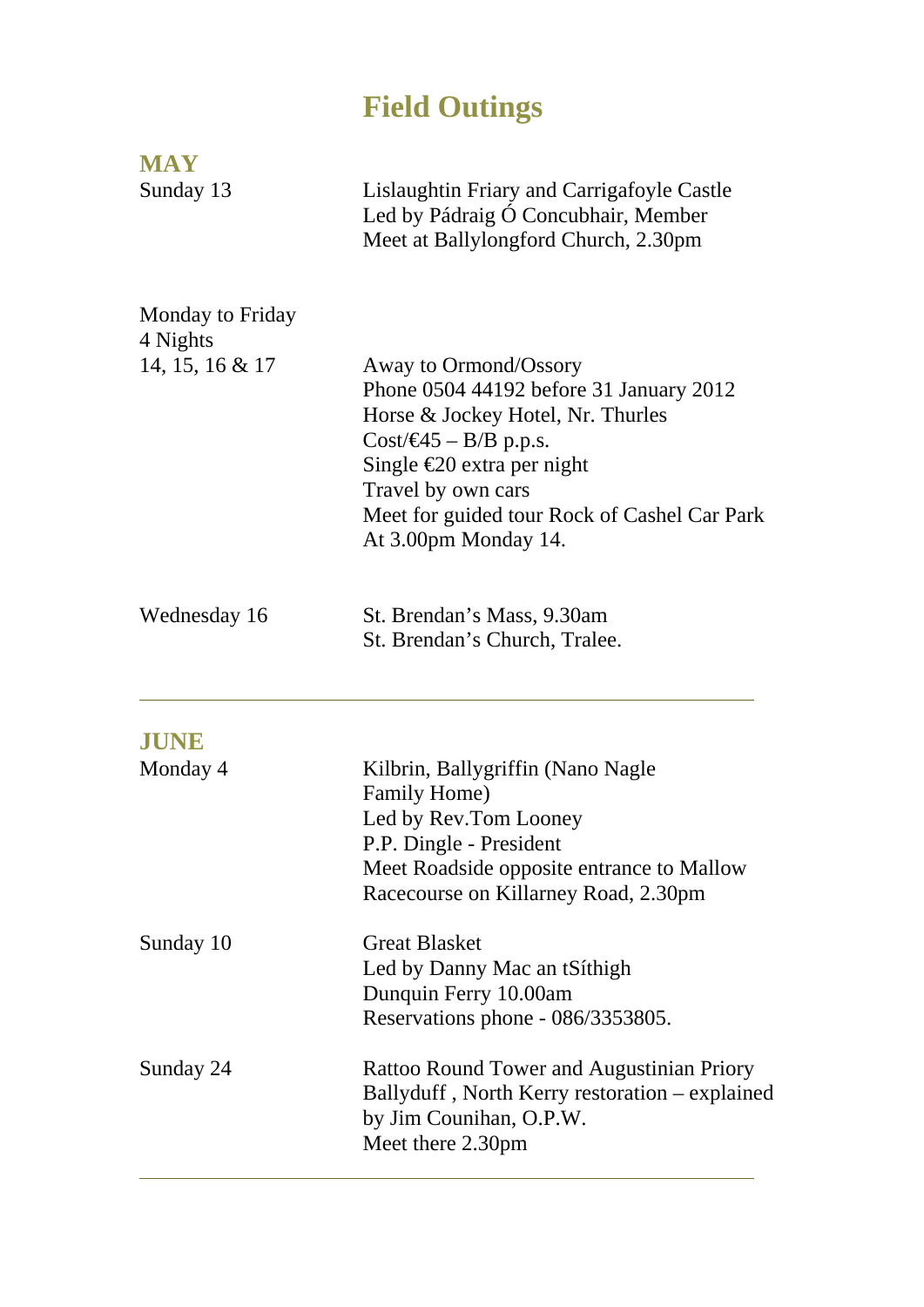| <b>JULY</b> |                                                                                                                                                     |
|-------------|-----------------------------------------------------------------------------------------------------------------------------------------------------|
| Sunday 1    | Museum Corca Duibhne, Ballyferriter and visit<br>to nearby site led by Isobel Bennett,<br><b>Curator and Archaeologist</b><br>Meet at Museum 2.30pm |
| Sunday 29   | Sliabh Luachra led by local historian.<br>Meet at Gneeveguilla Church, 2.30pm                                                                       |

# **Field Outings**

| <b>AUGUST</b> |                                            |
|---------------|--------------------------------------------|
| Sunday 12     | <b>Medieval Tralee</b>                     |
|               | Led by Gerald O'Carroll,                   |
|               | Author & Member                            |
|               | Meet at County Library, Moyderwell, 2.30pm |
|               |                                            |

### **SEPTEMBER**

 $\overline{a}$ 

 $\overline{a}$ 

| Sunday 2  | Sites of North Kerry Heritage Trail<br>Led by Séan Quinlan, Member<br>Meet at Tarbert Bridewell, 2.30pm |
|-----------|---------------------------------------------------------------------------------------------------------|
| Sunday 30 | Annual Lunch, 1pm<br>Carlton Hotel, Tralee                                                              |

| <b>OCTOBER</b> |                                                                                                                                                                                                            |
|----------------|------------------------------------------------------------------------------------------------------------------------------------------------------------------------------------------------------------|
| Tuesday 2      | <b>LECTURE</b><br>'Preventing Young Men from becoming<br>Anglicised Cads; Thomas F. O'Sullivan and the<br>rebirth of the Kerry G.A.A., 1895-1905'<br>By Richard McElligott, PhD.<br>Tralee Library, 7.30pm |
| Tuesday 16     | <b>LECTURE</b><br><b>KERRY FUNERALS &amp; CUSTOMS</b><br>By Michael Leane, Member<br>Killarney Library, 7.30pm                                                                                             |